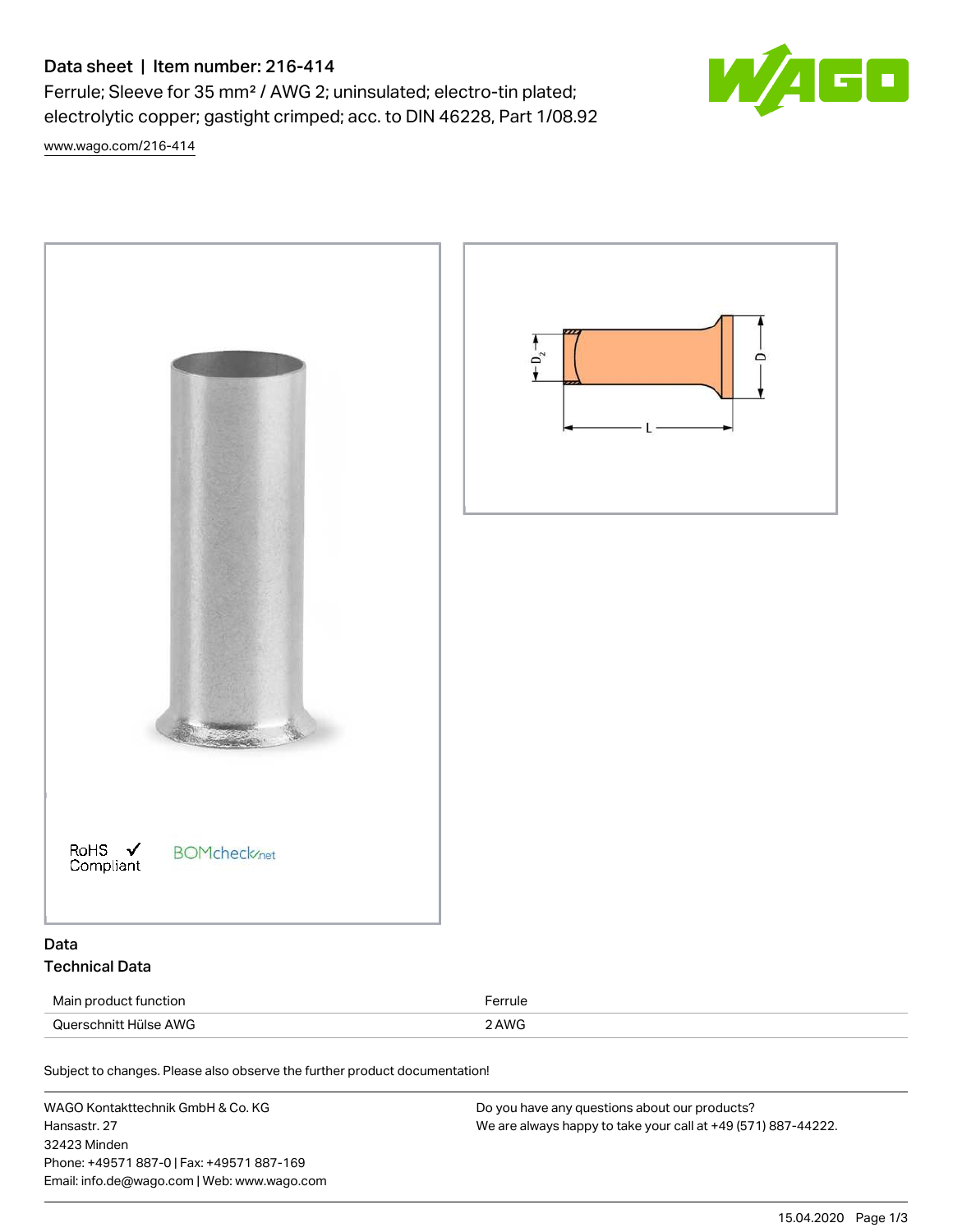[www.wago.com/216-414](http://www.wago.com/216-414)



|                                   | — <del>—</del>                 |
|-----------------------------------|--------------------------------|
| Hülse für                         | $35 \,\mathrm{mm}^2$           |
| <b>Connection data</b>            |                                |
| Strip length                      | 25 mm / 0.98 inch              |
| <b>Geometrical Data</b>           |                                |
| Length                            | $25 \, \text{mm}$              |
| Diameter                          | $11$ mm                        |
| Diameter 2                        | 8.3 mm                         |
| <b>Material Data</b>              |                                |
| Weight                            | 10g                            |
| <b>Commercial data</b>            |                                |
| Product Group                     | 2 (Terminal Block Accessories) |
| Packaging type                    | <b>BOX</b>                     |
| Country of origin                 | DE                             |
| <b>GTIN</b>                       | 4050821134183                  |
| Customs Tariff No.                | 85369010000                    |
| Counterpart                       |                                |
| <b>Downloads</b><br>Documentation |                                |
|                                   |                                |

## Bid Text

| 216-414<br>doc - Datei      | Sep 11, 2017 | doc<br>24.6 kB | Download |
|-----------------------------|--------------|----------------|----------|
| 216-414<br>GAEB X81 - Datei | Feb 19, 2019 | xml<br>2.8 kB  | Download |

## Installation Notes

Subject to changes. Please also observe the further product documentation!

WAGO Kontakttechnik GmbH & Co. KG Hansastr. 27 32423 Minden Phone: +49571 887-0 | Fax: +49571 887-169 Email: info.de@wago.com | Web: www.wago.com

Do you have any questions about our products? We are always happy to take your call at +49 (571) 887-44222.